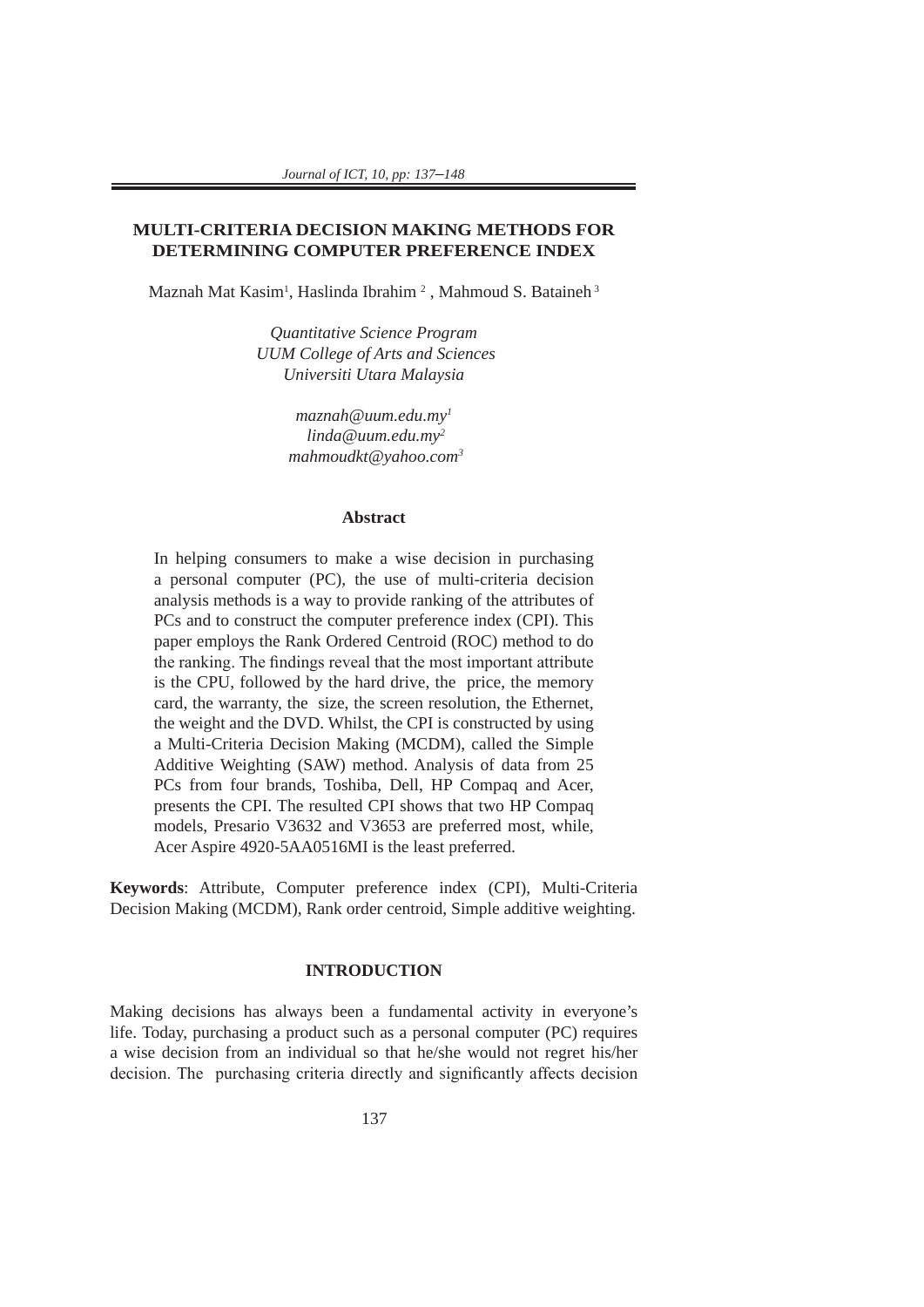making. Various approaches (Norwawi, Ku-Mahamud & Denis, 2005; Pandian, Nagarajan & Sazali, 2002) have been developed and adopted to help individuals or organizations to make the best decision. In this work, an attempt has been made to propose quantitative evaluation methods based on multi criteria decision-making (MCDM) methods in considering the quality of the PCs attributes which lead to appropriate purchases. In MCDM problems, the quality attributes for a set of PCs have to be found together with the weights of the attributes that represent their relative importance.

The overall evaluation is obtained by combining both values for each selected PC to get the final preference ranking. This overall value is also known as index and it can also play the role of an indicator to show trend, direction, or tendency. Besides that, these index values can also guide the decision makers in identifying the best PC, or classifying them into certain groups.

There are many established indices especially in social science research. For example, the United Nations Development Programme had developed the Human Development Index for all countries in the world and it was first introduced in 1990 (Despotis, 2005), The Townsend Index (Lorant, Thomas, Deliego & Tonglet, 2001) which discusses inequality from a social perspective, and the Malaysia Quality of Life Index (Nik Azman, 2010) were constructed to measure the impact of development projects and programmes on people's well-being.

This paper aims to present the multi-criteria methods for creating the computer preference index (CPI), where Rank Ordered Centroid (ROC) (Barron & Barrett, 1996) is used to find the weights of the PC's attributes, while the Simple Additive Weighting (SAW) method is applied to combine the weights and the attribute quality of each PC to represent the index values. To the best of the authors' knowledge, the preference index has not yet been constructed to aid in the computer purchase process. The suggested methods could provide the rationale for the PC preference process by considering both, the relative importance and the quality of the attributes.

The rest of the paper is organized as follows: In the next two sections, product attributes and the needed related concepts on MCDM in the sequel are described. Section 4 briefly presents an empirical application of the proposed approaches for university students. The data collection and the methods of ranking are discussed in this section, while the numerical calculations and the results of the case study are presented in section 5. Finally, a comprehensive conclusion is given in the last section.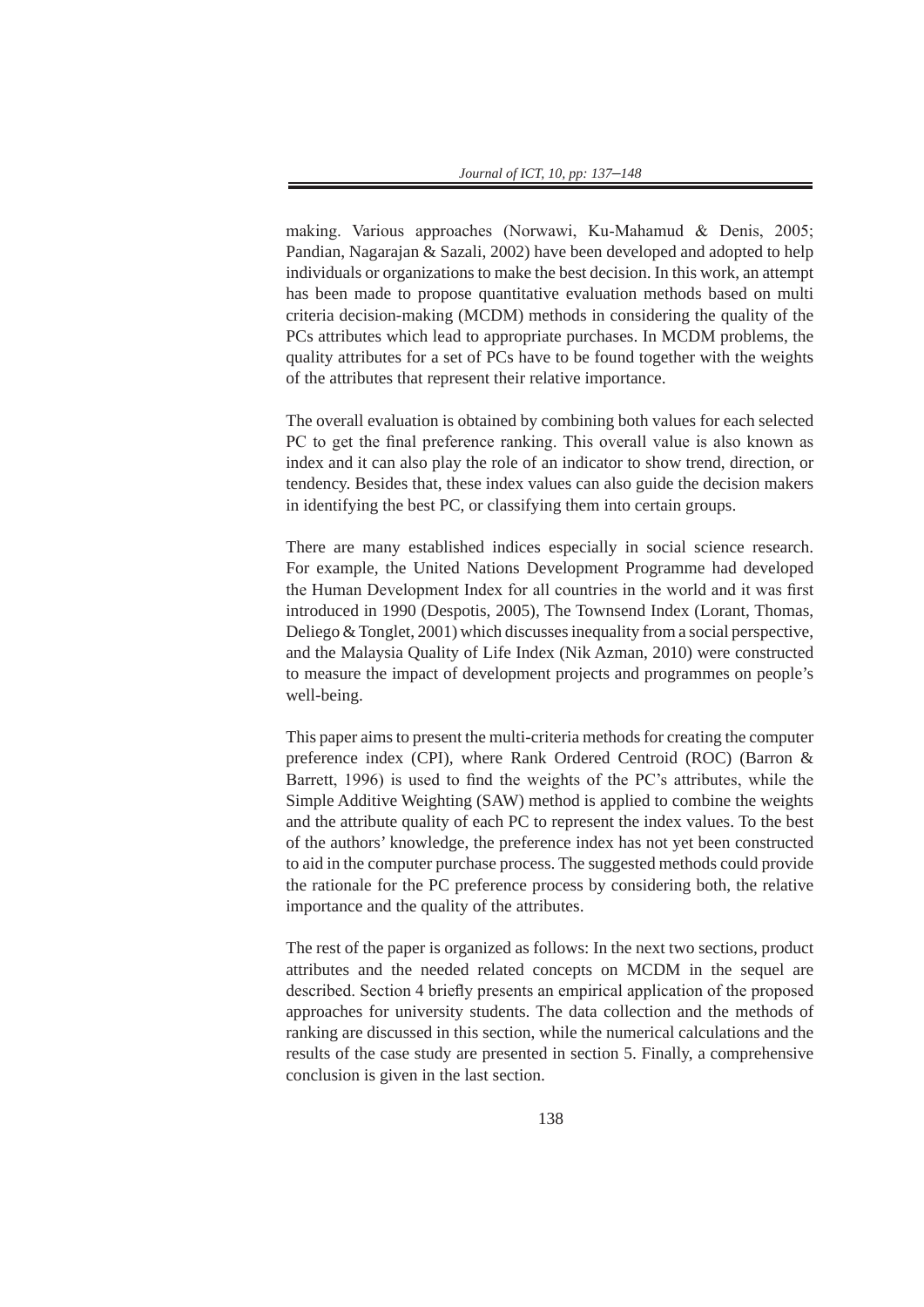#### **PRODUCT ATTRIBUTES**

All products and services can be described in terms of various characteristics or features, which have been technically termed as attributes. The number and types of attributes used by a consumer in making a purchase decision may vary from one product to another. Generally, the number of attributes used in a purchase decision tends to be more for a high-involvement product. Examples of high-involvement products are houses, cars, PCs and machines, while lowinvolvement products include pencils and papers.

In terms of a PC's attributes, most of the time, university students will come up with this kind of list: price, CPU speed, memory (size), hard drive (capacity), screen resolution, Compact Disc read-only memory (CD-ROM), Digital Videodisc or Digital Versatile Disc (DVD), display card, card reader, modem, warranty, Ethernet, video card, weight and size (Lonial, Menezen & Zaim, 2000; Mc Mullen & Tarasewich, 2000; Stavins, 1995). However, the choice of the PC's attributes depends on the requirement of a particular student. For example, a computer science student's requirements of a PC are obviously different than that of other students in different fields of study.

#### **MULTI CRITERIA DECISION MAKING**

Multi-Criteria Decision-Making (MCDM) is a decision-making technique that has been applied in various disciplines such as operations research, management, and engineering. Criteria and attributes are used interchangeably and represent various factors or perspectives which become the basis of evaluation of the items considered. The adoption of the MCDM technique helps to enlighten and organize the decision-making process by assisting decision-makers to select the best product based on several criteria (Catalan & Perez, 2007). A MCDM problem can be easily expressed in a matrix form which is known as the decision matrix. Suppose there are *m* alternatives or PCs (in this study) to be evaluated under *n* attributes or criteria. Then, each element in the matrix,  $x_{ij}$ , represents the quality value of PC  $i$  under attribute *j* for  $c = 1,...,m$  and  $j = 1,...,n$ . Finding the composite score for each PC or in other words constructing the index can be solved by the MCDM methods. It is usually done by combining the attributes' weights and the attributes' quality of the alternatives. Many methods are available to derive the weights of the criteria such as the Analytic Hierarchy Process (AHP) (Saaty, 1990), CRITIC (Diakoulaki, Mavrotas & Papayannalis, 1995), and using expert knowledge (Cheng, 2000). Besides that, there are many MCDM methods that can be applied to do the composition such as Simple Additive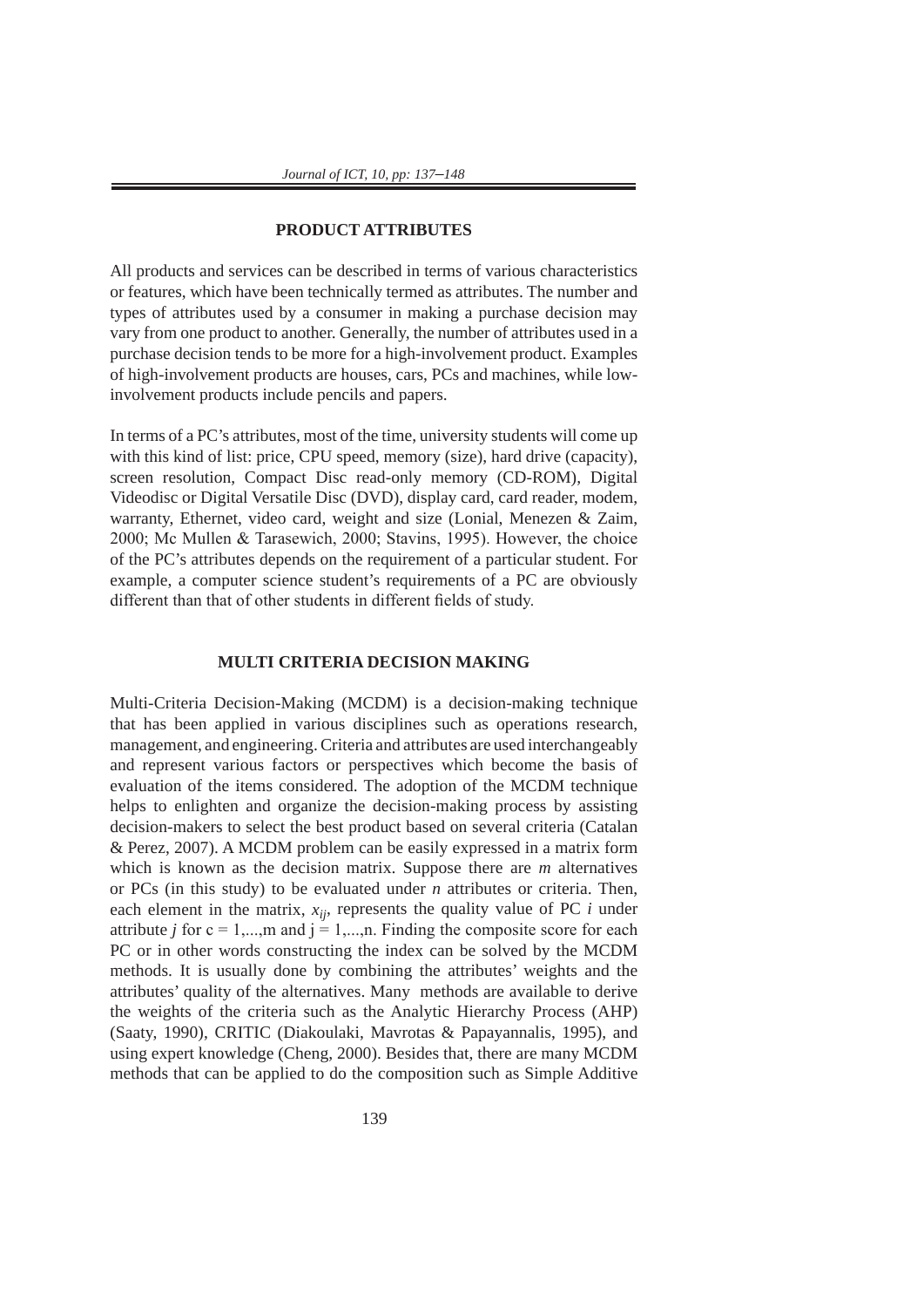Weighting (SAW), technique for order preference by similarity to ideal solution (TOPSIS), ELECTRE, and AHP (Triantaphyllou, Shu, Sanchez & Ray, 1998; Yoon & Hwang, 1995). The SAW technique has been applied in the Intelligent Learning Environment (ILE) with respect to the performance of the ILE (Kabassi & Virvou, 2004). The technique has also been used in measuring and comparing the overall competitiveness of Taiwan's five major domestic airlines companies (Chang & Yeh, 2001).

## **RESEARCH METHODOLOGY**

This section discusses how the data were collected and the methods used to analyse the data.

#### **Case Study**

A case study was conducted in this study where the data collection was carried out in two phases. In the first phase concerned with the identification of the relevant attributes of a PC, a group of 50 international students who were pursing their post graduate studies in a public university were selected as the respondents. They were given a list of 15 attributes of a PC and they were asked to choose only the ten most important attributes without considering the ranking. In the second phase of the study, questionnaires were distributed to 500 international students and they were required to rank the attributes from the best to the worst. The weights of the attributes were calculated by utilizing the Rank Order Centroid (ROC) method, and the Simple Additive Weighting (SAW) was used to construct the index. Besides that, the normalization of the decision matrix is also crucial to ensure that the data are consistent and coherent. In general, the construction of the CPI can be divided in four main steps; calculation of the attribute weights, normalization of the attribute values, composition of the attribute weights with the attribute values for each PC, and ranking of the PCs based on the composite values.

#### **Rank Order Centroid (ROC)**

Weight refers to the value assigned to an evaluation attribute to indicate its importance relative to the other attributes under consideration. Weights are assigned to the evaluation attribute based on the changes in the range of variation for each evaluation attribute, and the different degrees of importance being attached to these ranges (Kirkwood, 1997). Based on the ROC method, if there are *n* attributes available, the weight for the attribute ranked in the *i*th position is,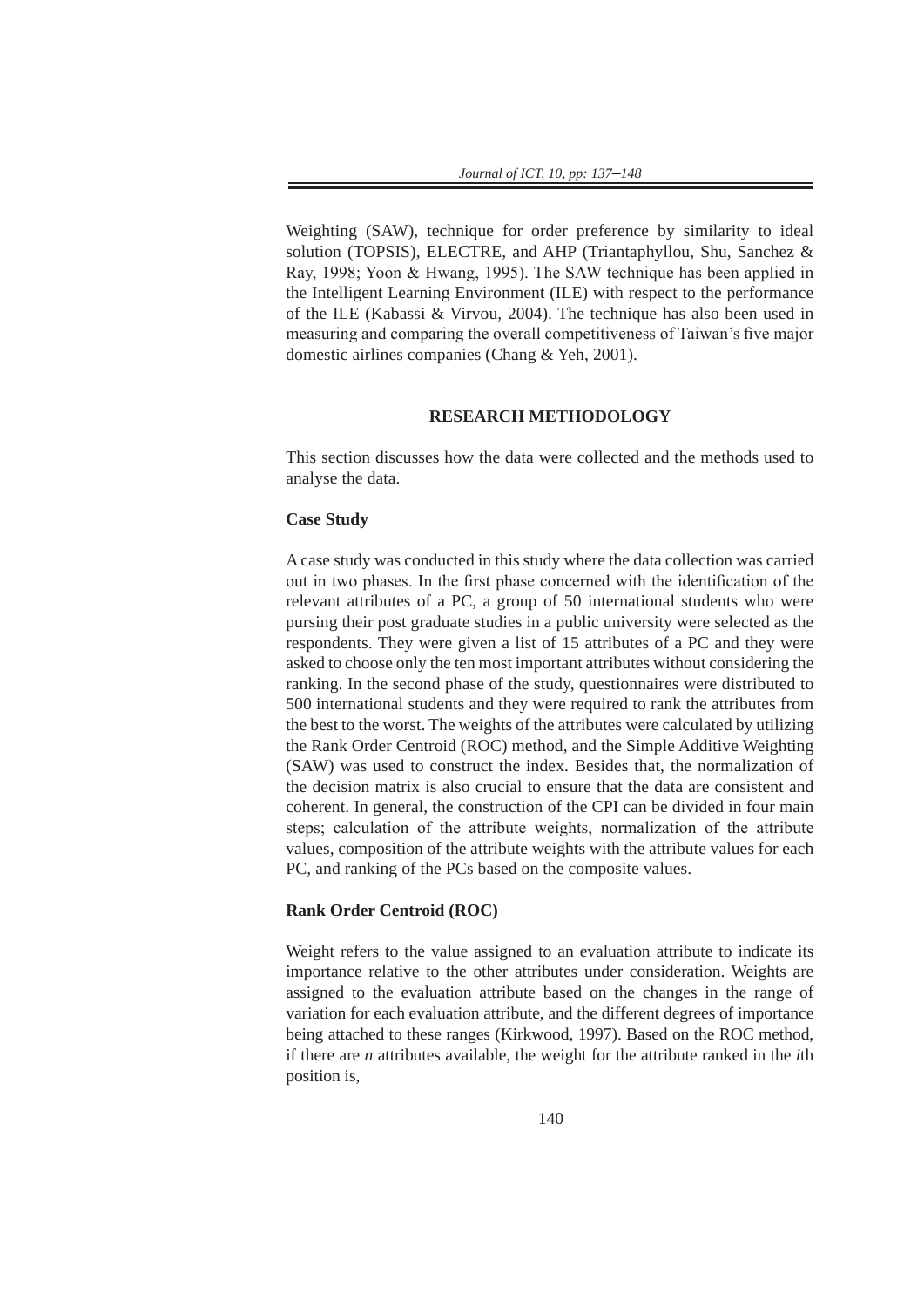$$
w_i(ROC) = \frac{1}{n} \sum_{j=i}^{n} \frac{1}{j}
$$
 (1)

Since a group of respondents is involved in doing the rankings, the average rank method or the average weight method can be used to calculate the final weights. Based on the average rank, rankings given by the respondents for each attribute were averaged out to produce the final ranks and these ranks were used to get the weights by using (1). For the second method, the rankings given by each respondent were used to calculate the weights first by using (1) then, the final weights of the attributes were obtained by finding the averages of those weights. This study employs the second method due to its consistency (Maznah, 2008).

#### **Simple Additive Weighting Method (SAW)**

The SAW method which is also known as the Weighted Linear Combination or the Scoring Method is a simple and the most often used for the multiattribute decision technique. The method is based on weighted average. An evaluation score is calculated for each alternative by multiplying the scaled value given to the alternative of a specific attribute with the weights of the attributes followed by the summing of the products for all the attributes. This sum is called the index and it can be used to evaluate each alternative. The composition is possible after the weights of the criteria are obtained and the data are normalized. The composition gives us a computer preference index (CPI) and is calculated using SAW and it can be written mathematically as follows:

$$
S_i = \sum_{j=1}^n W_j Z_{ij} \tag{2}
$$

where,

 $S_i$  = CPI for computer *i*.

 $W_i$  = weight of criterion  $j, j = 1, \ldots, n$ .

 $Z_{ij}$  = normalized value of PC *i*,  $i = 1,..., m$ , with respect to criterion *j* where  $z_{ij} = x_{ij}$  / max  $x_{ji}$ . After the CPIs,  $S_i$ ,  $i = 1,..., m$  are calculated, the PCs can be ranked, from the highest index to the lowest index. The PC with the highest index is the recommended PC.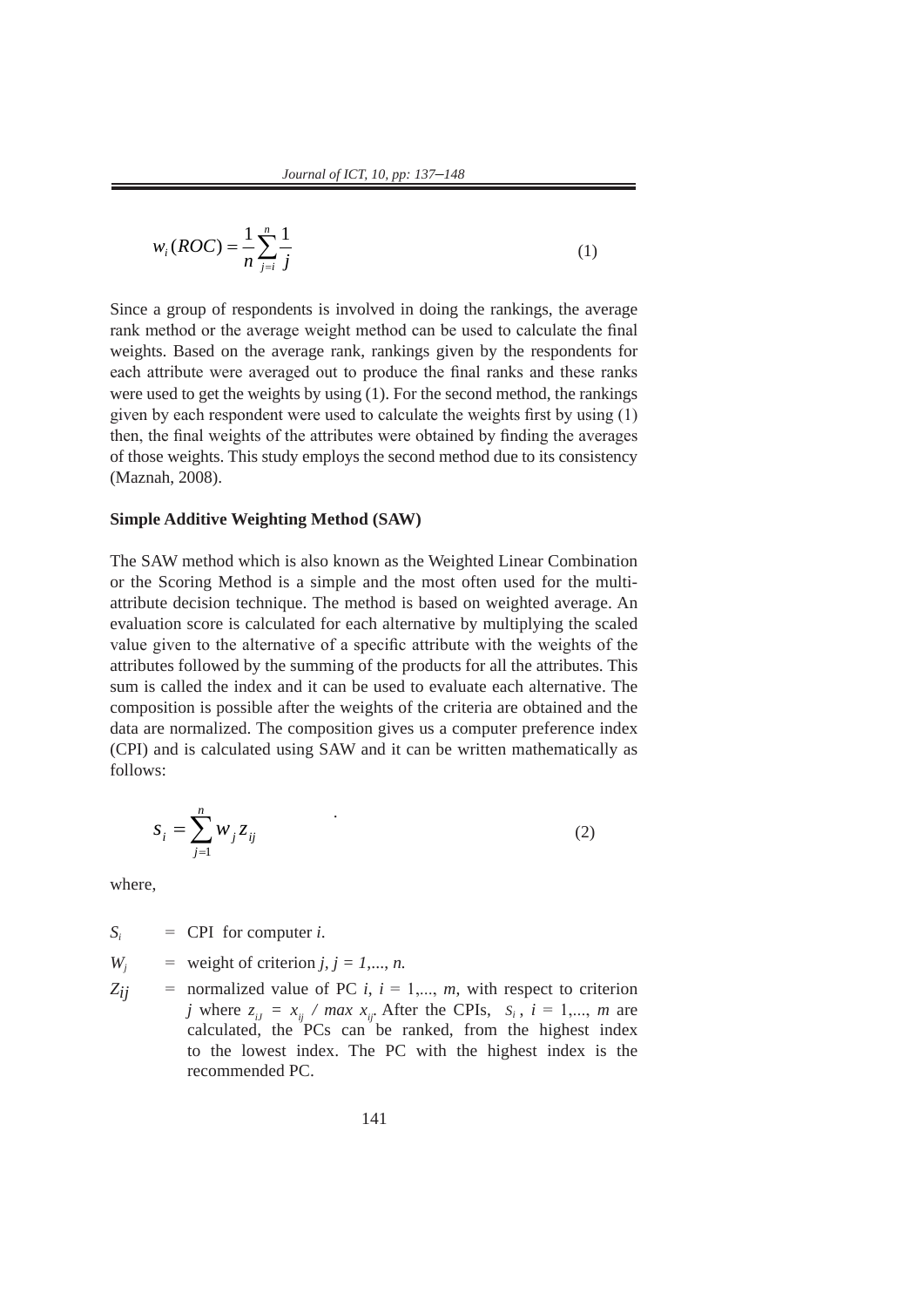#### **RESULTS**

Table 1 reveals the ten most important attributes selected by the students in buying PCs. Out of the fifteen attributes listed in the questionnaire, the CD-ROM, video card, modem, display card, and card reader, were not selected by the students. The computer attributes they considered important to them were the memory card, CPU, hard drive, DVD, warranty, Ethernet, screen resolution, price, size, and weight. The second column shows the number of respondents who chose the attribute in the first column, while the third column shows the final ranking of the attributes based on the number of responses. Based on Table 1, the CPU is ranked as number 1, followed by the hard drive, and the price. However, for the last three attributes, the students choose the Ethernet, weight, and DVD.

Table 1

| Computer attributes      | Responses | Rank           |
|--------------------------|-----------|----------------|
| <b>CPU</b>               | 48        | 1              |
| Hard Drive               | 46        | 2              |
| Price                    | 46        | 3              |
| Memory Card              | 45        | $\overline{4}$ |
| Warranty                 | 42        | 5              |
| Ethernet                 | 38        | 6              |
| <b>Screen Resolution</b> | 34        | 7              |
| <b>Size</b>              | 34        | 8              |
| <b>DVD</b>               | 30        | 9              |
| Weight                   | 28        | 10             |

*The Ten Most Important Computer attributes*

In the second phase of the data collection, only 125 questionnaires were successfully completed and returned. Based on the ranking given, the corresponding weights were calculated using (1). Table 2 shows the computed average weights which represent the attributes' weights. The weights are determined by dividing the sum of the weights with the number respondents. For example, the average weight for a CPU is 0.2340. This is achieved by dividing the sum of the weight, 29.2463, by 125 respondents. If the average weight is bigger, it means that this attribute is more important than the others. Table 3 represents the six attribute values for the 25 available PCs in the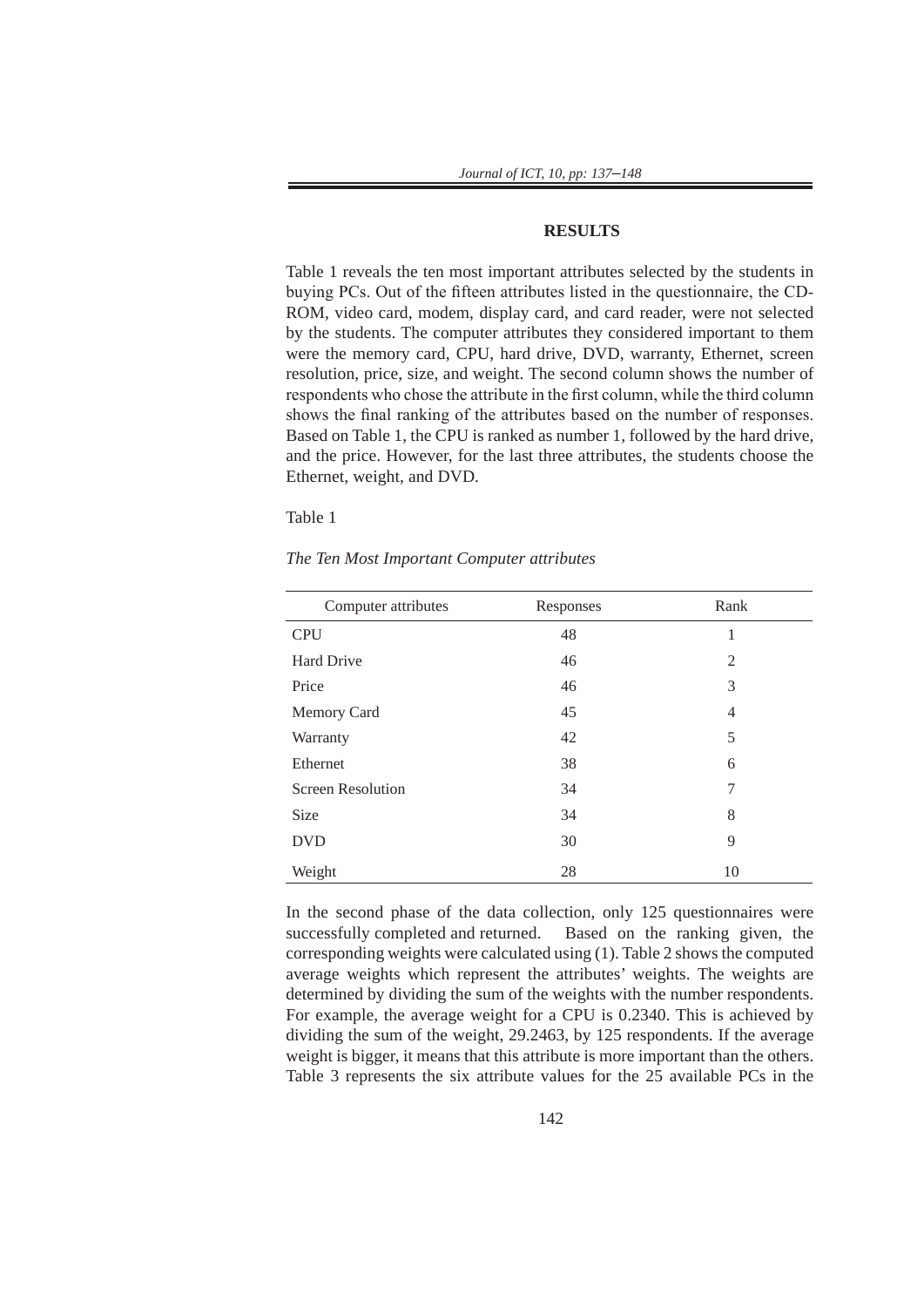Varsity Mall of the university in year 2009. The other four attributes were not included because all the chosen PCs had the same information.

## Table 2

*Attributes' Average Weight and Ranks*

| <b>Attributes</b> | Sum of Weights | Average Weight | Rank |
|-------------------|----------------|----------------|------|
| <b>CPU</b>        | 29.2463        | 0.2340         | 1    |
| <b>Hard Drive</b> | 20.267         | 0.1621         | 2    |
| Price             | 19.3569        | 0.1549         | 3    |
| Memory            | 15.0461        | 0.1204         | 4    |
| Warranty          | 10.5527        | 0.0844         | 5    |
| <b>Size</b>       | 7.9197         | 0.0634         | 6    |
| Screen            | 6.6965         | 0.0536         | 7    |
| Ethernet          | 5.8719         | 0.0470         | 8    |
| Weight            | 5.7409         | 0.0459         | 9    |
| <b>DVD</b>        | 4.3145         | 0.0345         | 10   |

Table 3

*The Six Attribute Values for the 25 Selected PCs*

| Computer                             | Processor | Hard<br>Drive | Price<br>(RM) | Memory | Size    | Weight<br>(kg) |
|--------------------------------------|-----------|---------------|---------------|--------|---------|----------------|
| 1 Toshiba M200-E4112                 | 1.66      | 160           | 2599          | 1024   | 3009.37 | 2.26           |
| 2 Toshiba L310-A411                  | 1.83      | 160           | 2799          | 1024   | 2679.09 | 2.35           |
| Toshiba M200-E4314<br>$\mathcal{R}$  | 2.1       | 250           | 3799          | 1024   | 3009.37 | 2.20           |
| Toshiba M300-E430                    | 2.1       | 200           | 3599          | 1024   | 2474.94 | 2.35           |
| 5 Toshiba M300-A432                  | 2.0       | 160           | 3099          | 1024   | 2474.94 | 2.35           |
| Toshiba L310-N401<br>6               | 1.83      | 120           | 2399          | 512    | 1761.63 | 2.35           |
| 7 Dell Vostro 1310                   | 1.8       | 160           | 2299          | 1024   | 3247.61 | 2.9            |
| 8 Dell Vostro 1400                   | 1.8       | 160           | 2399          | 1024   | 2934.99 | 2.71           |
| Dell INSPIRON I1420<br>[T5750]       | 2.0       | 120           | 2699          | 2048   | 2679.09 | 2.50           |
| Dell INSPIRON I1420<br>10<br>[T8100] | 2.1       | 250           | 3999          | 3072   | 2867.90 | 2.60           |

(continued)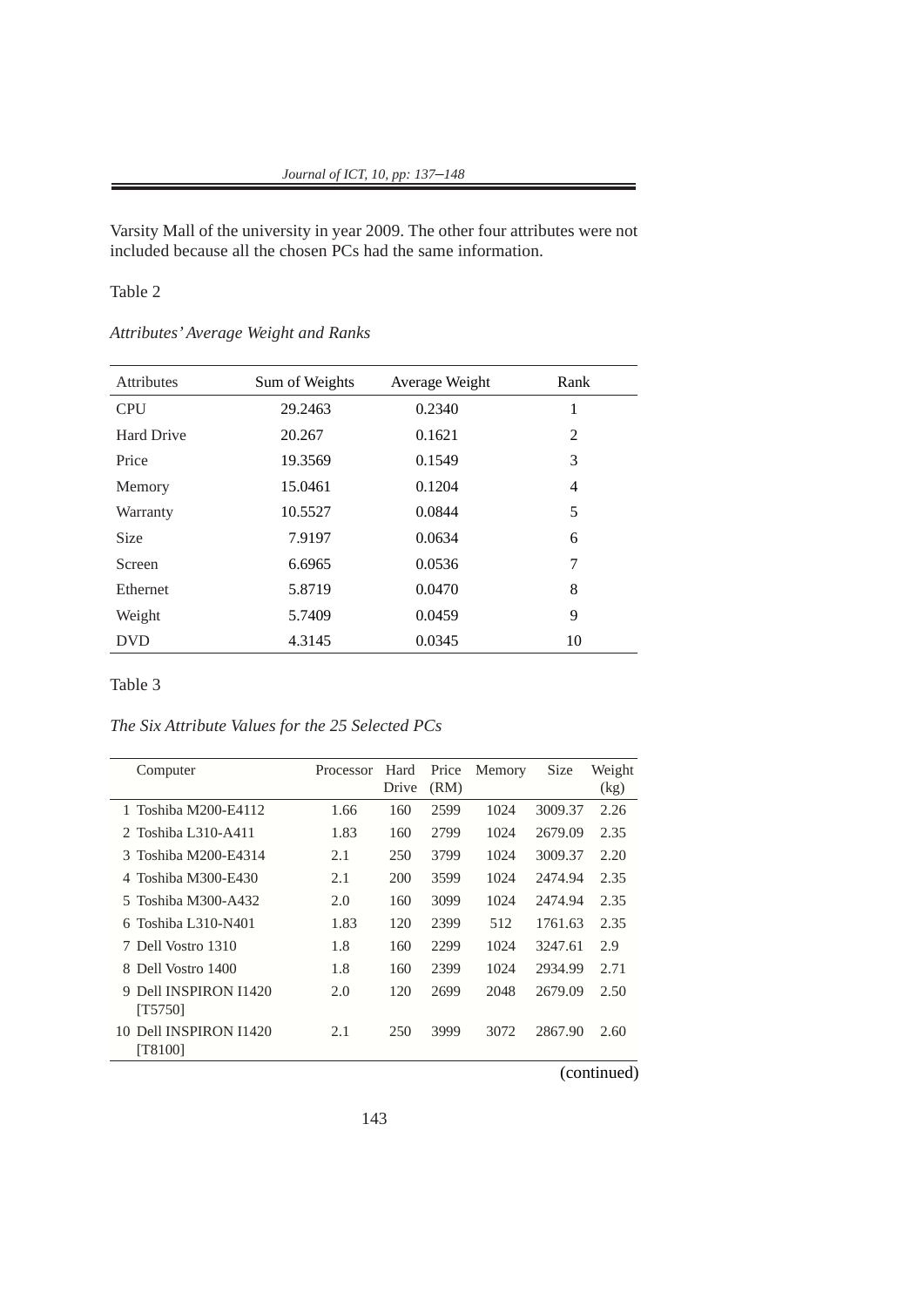| Computer                          | Processor | Hard  | Price | Memory | Size    | Weight |
|-----------------------------------|-----------|-------|-------|--------|---------|--------|
|                                   |           | Drive | (RM)  |        |         | (kg)   |
| 11 Dell INSPIRON 1525             | 2.0       | 120   | 2999  | 2048   | 3452.30 | 2.70   |
| 12 Dell INSPIRON 1520             | 2.0       | 160   | 3599  | 2048   | 3168.83 | 2.90   |
| 13 Dell XPS M1330                 | 2.0       | 250   | 3999  | 2048   | 2573.26 | 2.70   |
| 14 HP Compaq Presario<br>B1286TU  | 2.0       | 160   | 2499  | 1024   | 2318.96 | 2.90   |
| 15 HP Compaq Presario<br>V3839TU  | 2.0       | 160   | 2299  | 1024   | 2318.96 | 1.95   |
| 16 HP Compaq Presario V3631       | 1.83      | 160   | 2799  | 1024   | 2994.87 | 2.40   |
| HP Compaq Presario V3632<br>17    | 2.0       | 250   | 2899  | 1024   | 2994.87 | 2.50   |
| 18 HP Compaq Presario V3653       | 2.0       | 250   | 3199  | 1024   | 2994.87 | 2.50   |
| 19 HP Compaq Presario<br>V3759TU  | 1.83      | 160   | 2499  | 1024   | 2994.87 | 2.50   |
| 20 HP Compaq Pavilion<br>dv2711TX | 2.0       | 160   | 3999  | 1024   | 2058.11 | 2.20   |
| 21 Acer Aspire 2920-6A1G16MI      | 2.0       | 160   | 2299  | 1024   | 2847.26 | 2.00   |
| 22 Acer Aspire 4920-601G25L       | 2.2       | 250   | 2999  | 1024   | 3300.34 | 2.60   |
| 23 Acer Aspire 4920-6A1G16L       | 2.0       | 160   | 2199  | 1024   | 2847.26 | 2.60   |
| 24 Acer Aspire<br>4920-5AA0516MI  | 1.83      | 160   | 2499  | 512    | 2759.26 | 2.60   |
| 25 Acer Aspire 2920-3A1G16        | 1.83      | 160   | 2799  | 1024   | 2994.87 | 2.50   |

*Journal of ICT, 10, pp: 137*–*148*

Based on the attribute weights from Table 2, and the PCs' information in Table 3, the CPIs for the PCs can be constructed. For example, The CPI for Toshiba M200-E4112 is,

$$
S_{Toshiba(M200-E4112)} = Z_{CPU}(\overline{W}_{CPU}) + Z_{hard}(\overline{W}_{hard}) + Z_{price}(\overline{W}_{price}) + Z_{memory}
$$
  
\n
$$
(\overline{W}_{memory}) + Z_{size}(\overline{W}_{size}) + Z_{weight}(\overline{W}_{weight})
$$
  
\n= 0.7905(0.2340) + 0.6400(0.1621) + 0.3159(0.1549) + 1(0.1204) +  
\n0(0.0634) + 0.0383 (0.0459)  
\n= 0.4598.

The normalized attribute values or the *z* values for Toshiba M200-E4112 had to be computed first before the index could be constructed. For example, the normalized value for Toshiba M200-E4112 hard disk is,  $Z_{hard} = 160/250 =$ 0.64, since 160 is the hard disk value for Toshiba M200-E4112, and 250 is the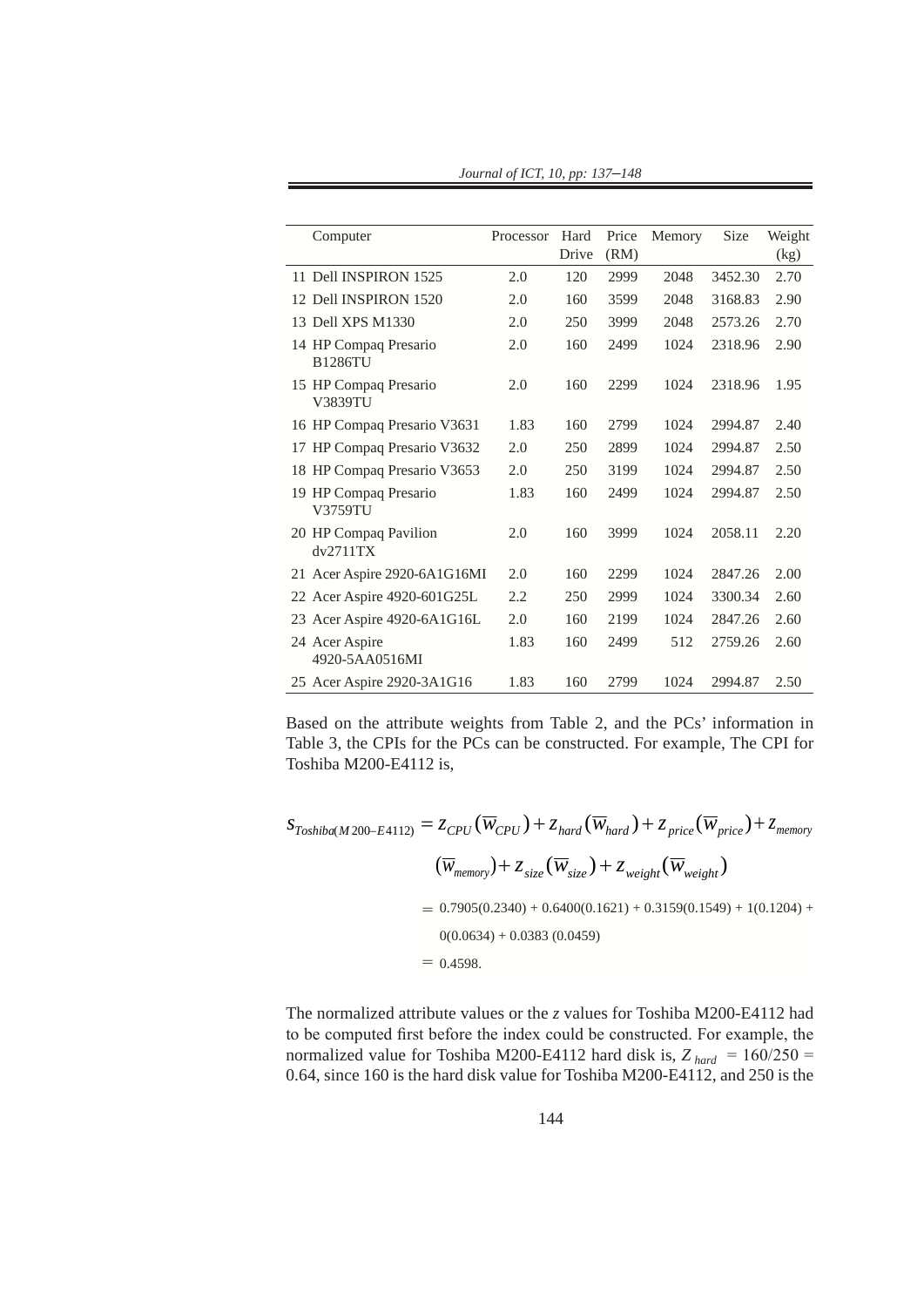maximum value for the hard disk attribute. Table 4 indicates the CPI for all PCs where HP Compaq Presario V3632 has been listed in first place, while Acer Aspire 4920-5AA0516MI is at the last position.

# Table 4

## *The CPI and its Rank*

| Rank           | Computer                    | <b>CPI</b> |
|----------------|-----------------------------|------------|
| $\mathbf{1}$   | HP Compaq Presario V3632    | 0.5591     |
| $\overline{2}$ | HP Compaq Presario V3653    | 0.5475     |
| 3              | HP Compaq Presario B1286TU  | 0.5410     |
| $\overline{4}$ | HP Compaq Presario V3839TU  | 0.5401     |
| 5              | Dell INSPIRON I1420 [T8100] | 0.5320     |
| 6              | Toshiba M200-E4314          | 0.5194     |
| 7              | Acer Aspire 4920-601G25L    | 0.5165     |
| 8              | Toshiba M300-E430           | 0.5035     |
| 9              | Dell XPS M1330              | 0.4964     |
| 10             | HP Compaq Presario V3759TU  | 0.4964     |
| 11             | Acer Aspire 2920-6A1G16MI   | 0.4923     |
| 12             | Acer Aspire 4920-6A1G16L    | 0.4869     |
| 13             | Toshiba M300-A432           | 0.4868     |
| 14             | HP Compaq Presario V3631    | 0.4847     |
| 15             | HP Compaq Pavilion dv2711TX | 0.4835     |
| 16             | Toshiba L310-A411           | 0.4758     |
| 17             | Toshiba M200-E4112          | 0.4598     |
| 18             | Dell INSPIRON I1420 [T5750] | 0.4518     |
| 19             | Acer Aspire 2920-3A1G16     | 0.4368     |
| 20             | Dell INSPIRON 1520          | 0.4276     |
| 21             | Toshiba L310-N401           | 0.4253     |
| 22             | Dell INSPIRON 1525          | 0.4228     |
| 23             | Dell Vostro 1400            | 0.4189     |
| 24             | Dell Vostro 1310            | 0.4140     |
| 25             | Acer Aspire 4920-5AA0516MI  | 0.3948     |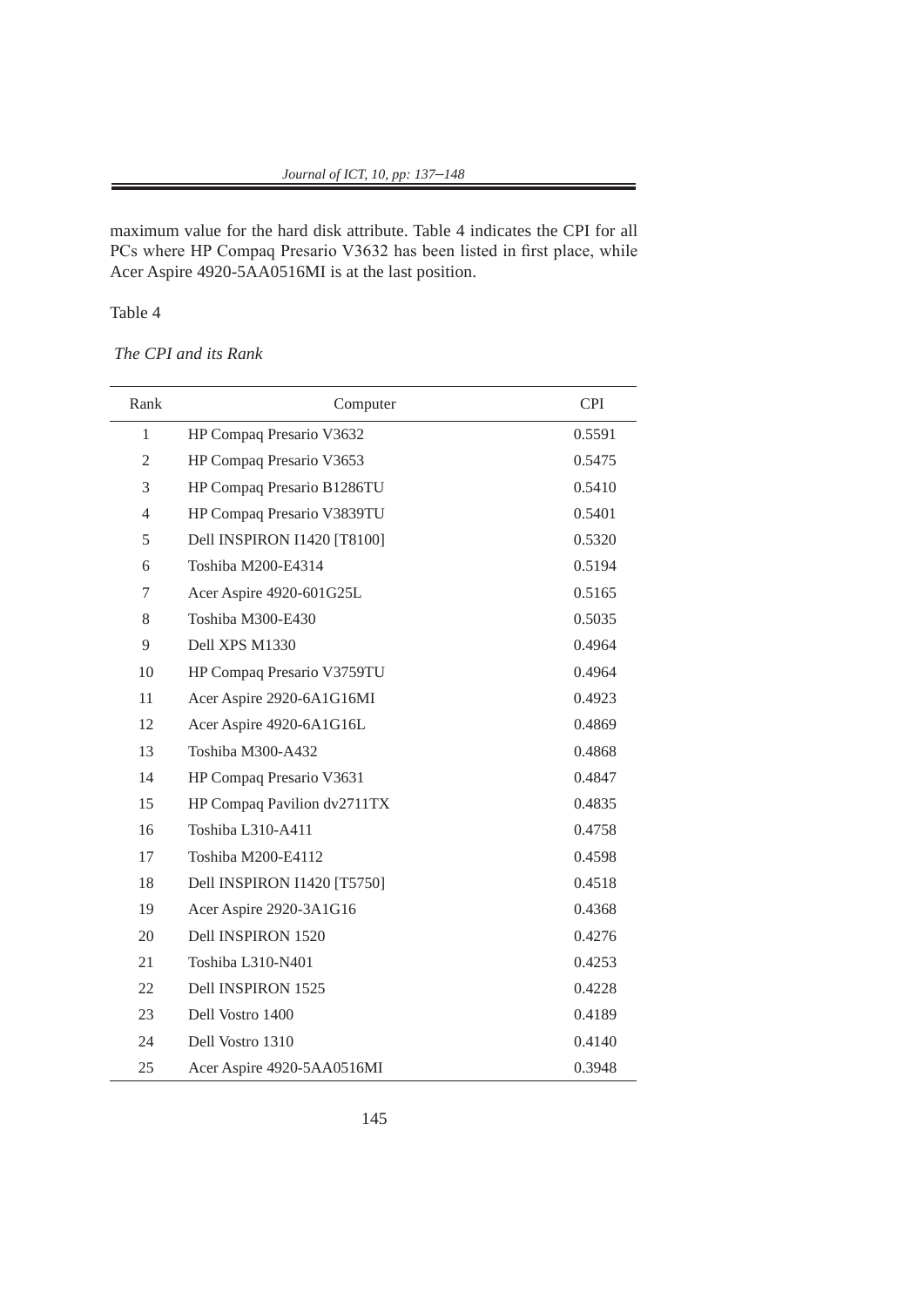#### **CONCLUSION**

This study employs the MCDM analysis in constructing a CPI for the 25 available PCs in four different brands based on ten selected attributes. The efficient SAW method is used to develop a CPI for these selected PCs, while the ROC method is the key approach for calculating the attributes' weights. Based on the analysis of the results of a real-world problem involving the application of the MCDM for international students in a public university in Malaysia, the following conclusions are drawn. The CPU and the hard disks were considered to be the most important attributes while the DVD attributes were the least important. Four HP branded PCs were the top four most preferred PCs, while three Dell models and the Acer Aspire model 4920-5AA0516MI were the least four preferred PCs. This work hopefully can shed some light on how individuals especially students evaluate and make decisions when they are looking for a PC. Even though the findings cannot be generalized since the analyses are performed on a case study, the empirical results could give some initial idea about the computer purchase behaviour among university students.

#### **REFERENCES**

- Barron, F. H., & Barrett, B. E. (1996). Decision quality using ranked attribute weights. *Management Science, 429*(11), 1515–523.
- Catalan, R., & Perez, B. (2007). Evaluation of 3D scanners to develop virtual reality applications. *Electronics, Robotics and Automotive Mechanics Conference.* CERMA 2007, 551–556.
- Chang, Y., & Yeh, C. (2001). Evaluating airline competitiveness using multiattribute decision making. *Omega*, *29*(5), 405–415.
- Cheng, S. K. (2000). *Development of fuzzy multi criteria decision making support system for municipal solid management.* Canada: University of Regina-Saskatchewan.
- Despotis, D. K. (2005). Measuring human development via data envelopment analysis: the case of Asia and the Pacific. *Omega*, *33*, 385–390.
- Diakoulaki D., Mavrotas G., & Papayannalis L., (1995). Determining objective weights in multi criteria problem: the critic method. *Computer and OR, 22*(7), 763–770.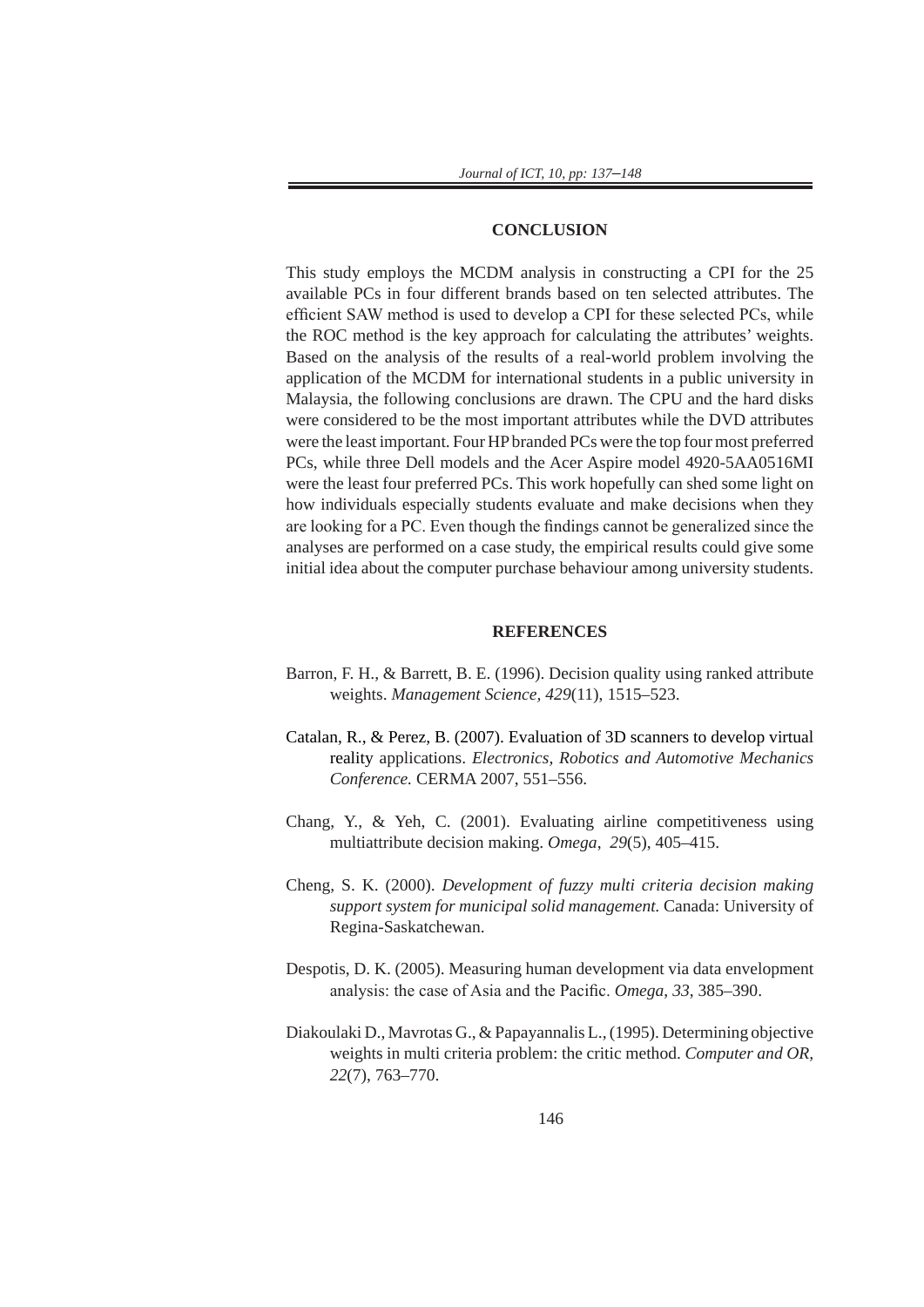- Kabassi, K., & Virvou, M. (2004). Personalised adult e-training on computer use based on multiple attribute decision making. *Interacting with Computers*, *16* (1), 115–132.
- Kirkwood, C. (1997). *Strategic decision making: multi objective decision analysis with spreadsheets*. Belmont: Duxbury Press.
- Lonial, S., Menezes, D., & Zaim, S. (2000). Identifying purchase driving attributes and market segments for PCs using conjoint and cluster analysis. *Journal of Economic and Social Research*, *2*(2), 19–37.
- Lorant V., Thomas I., Deliego D., & Tonglet R. (2001). Deprivation and mortality: An implications of spatial autocorrelation for health resources allocation. *Social Science & Medicine*, *53*, 1711–1719.
- Maznah, M. K. (2008). *Determination of criteria weight*. Bangi, Selangor, Malaysia: Universiti Kebangsaan Malaysia.
- McMullen, P., & Tarasewich, P. (2000). Selection of notebook personal computers using data envelopment analysis. *The Southern Business & Economic Journal*, *23*, 200–214
- Nik Azman N. A. M. (2010). *Malaysia quality of life.* Economic Planning Unit, Prime Minister's Department, Malaysia.
- Norwawi N. M., Ku-Mahamud K. R., & Denis S. (2005) Recognition decision making model using temporal data mining technique. *Journal of Information and Communication Technology*, (4), 37–56.
- Pandian, M. V., Nagarajan R., & Sazali Y., (2002). Decision making using modified s-curve membership function in fuzzy linear programming problem. *Journal of Information and Communication Technology*  $(1)1, 1-6.$
- Saaty, T. L., (1990). Eigenvector and logarithmic least squares. *European Journal of Operational Research, 48*, 156–160.
- Stavins, J. (1995). Model entry and exit in a differentiated-product industry: The personal computer market. *Review of Economics and Statistics*, *77,* 571–584.